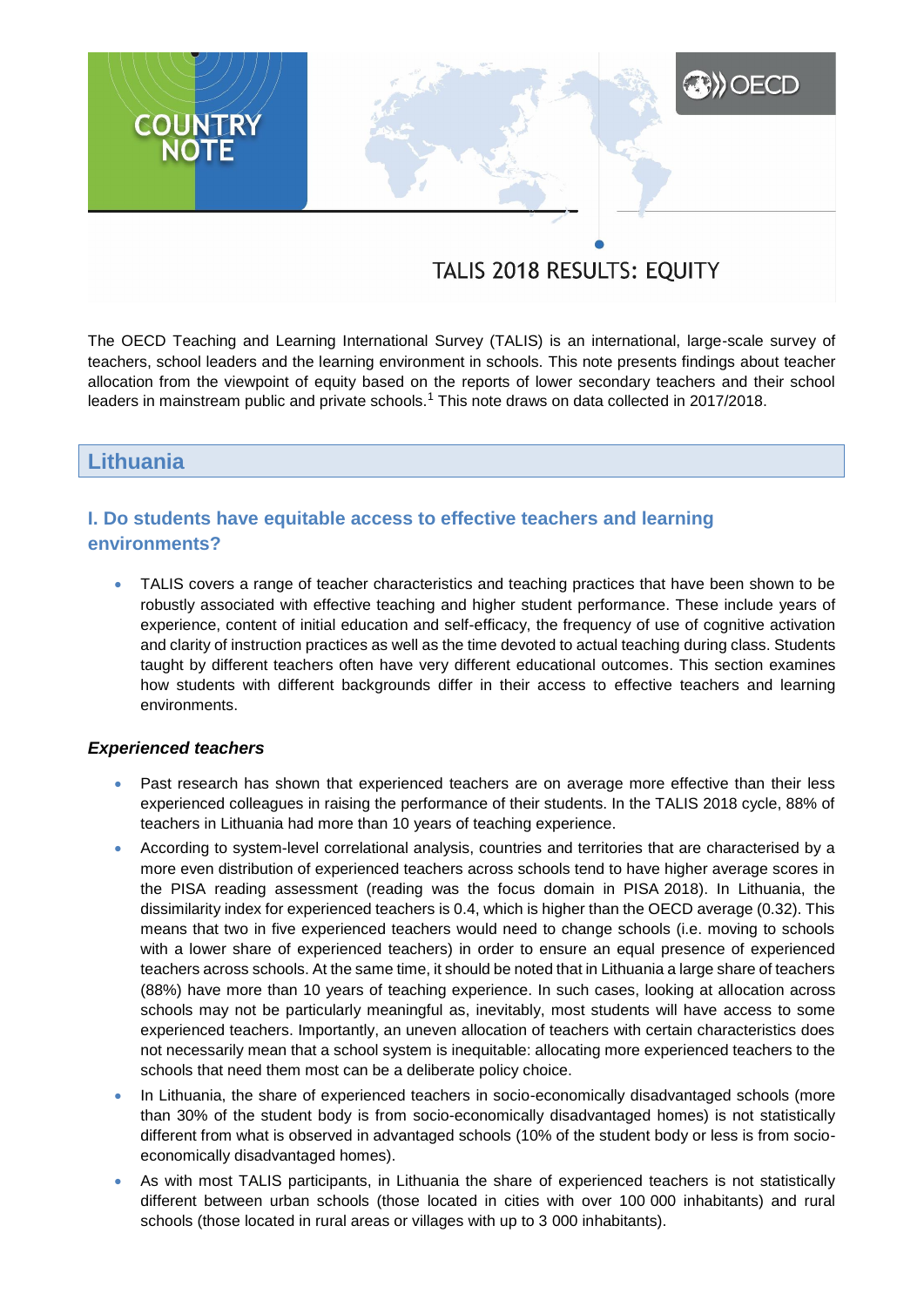# **Figure 1. Allocation of experienced teachers**



Results based on responses of lower secondary teachers and principals

Notes: Only countries and territories with available data are shown. The dissimilarity index measures if the allocation of teachers with a given characteristic in a country's schools resembles the overall teacher population of the country and it ranges from 0 (i.e. the allocation of teachers in schools resembles perfectly the teacher population of the country) to 1 (i.e. teachers with a certain characteristic are concentrated in a single school). Differences across school types that are not statistically significant are highlighted with lighter colours. Source: OECD, TALIS 2018 Database, Table 2.3.

## *Teachers with comprehensive formal education*

- TALIS asks teachers about the content of their initial education and training. In the TALIS 2018 cycle, 30% of teachers in Lithuania reported to have received a comprehensive initial education, which includes subject content, pedagogy, classroom practices, cross-curricular skills, teaching in a mixedability setting and classroom management: this is lower than the OECD average (39%). On average across OECD countries/territories, initial training in cross-curricular skills, teaching in a mixed-ability setting and classroom management tend to be less prevalent than the other types of training.
- As shown by system-level correlational analysis, across countries and territories, the more even the distribution of teachers with comprehensive initial training across schools, the higher students' mean reading score in PISA. In Lithuania, the dissimilarity index for comprehensively trained teachers is 0.24, which is not statistically different from the OECD average (0.26).
- As with most TALIS participants, in Lithuania there is no statistically significant difference in the share of teachers with comprehensive formal education between disadvantaged and advantaged schools, and urban and rural schools.

# *Teachers with higher self-efficacy*

 Research highlights how self-efficacy is positively related to performance in a wide range of settings. Teachers and students are no exception. TALIS elicits teachers' self-efficacy beliefs by asking them to assess their ability to perform well in a range of tasks related to classroom management, instruction, and students' engagement. In Lithuania, the dissimilarity index for teachers with higher self-efficacy (defined as those in the top quarter of the national distribution of the self-efficacy scale) is 0.27, which is not statistically different from the OECD average (0.29).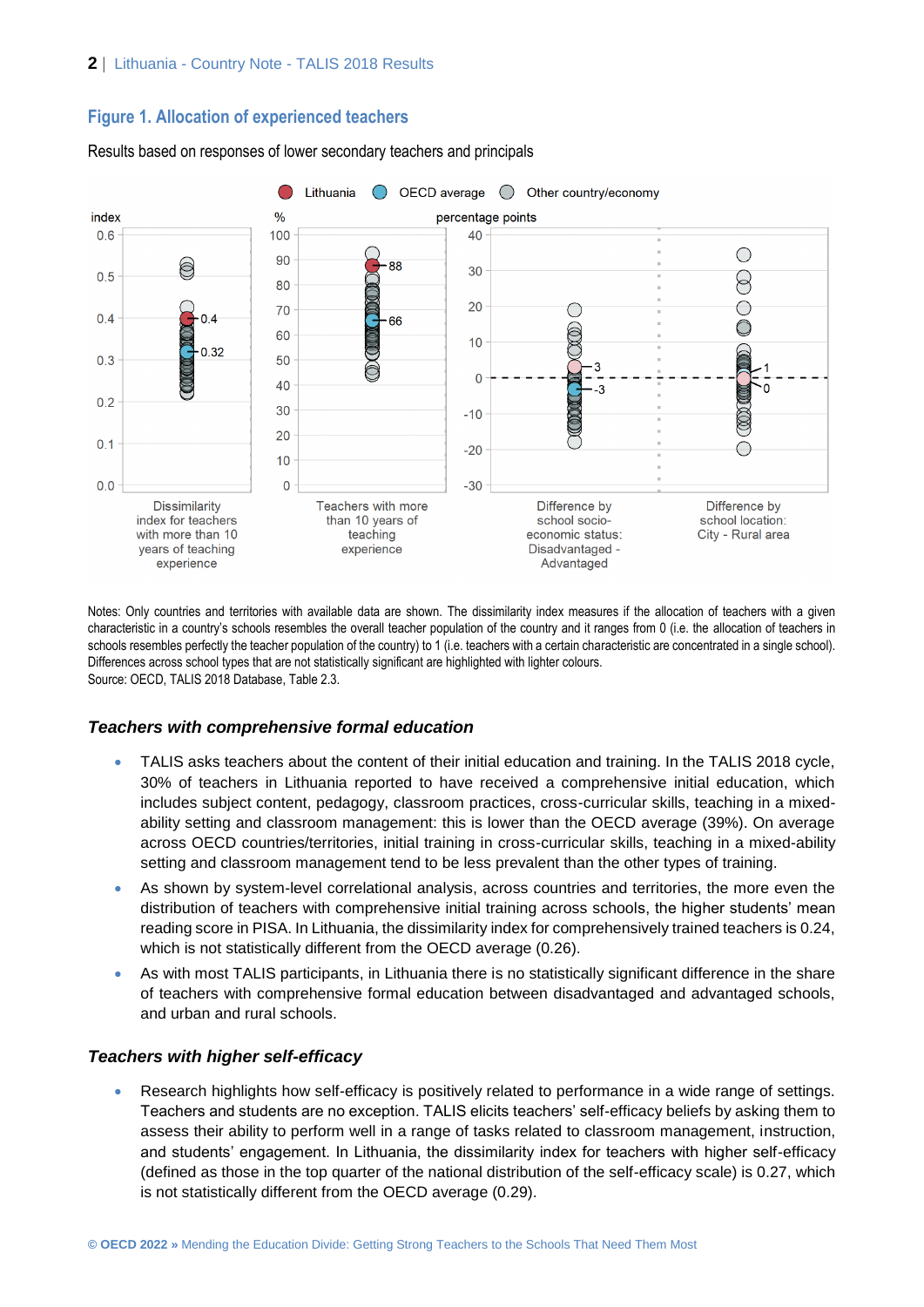• In Lithuania, there is a statistically significant difference in the share of teachers at the top of the national distribution of the self-efficacy scale between urban and rural schools: the share of these teachers is 10 percentage points higher in urban schools than in rural schools. The difference between disadvantaged and advantaged schools is not statistically significant.

#### *Teachers who allocate a larger share of class time to actual teaching*

#### **Figure 2. Allocation of teachers who spend a larger share of class time on actual teaching**

Results based on responses of lower secondary teachers and principals



Notes: Only countries and territories with available data are shown. The dissimilarity index measures if the allocation of teachers with a given characteristic in a country's schools resembles the overall teacher population of the country and it ranges from 0 (i.e. the allocation of teachers in schools resembles perfectly the teacher population of the country) to 1 (i.e. teachers with a certain characteristic are concentrated in a single school). Differences across school types that are not statistically significant are highlighted with lighter colours. Source: OECD, TALIS 2018 Database, Table 2.12.

- Past research has highlighted a positive association between the share of class time teachers devote to teaching and student achievement. The ability of teachers to maximise instruction time is closely related to their ability to maintain order in the classroom. But of course students' attitudes and behaviour also matter as a factor influencing the proportion of time spent on teaching and learning, and are partly outside of teachers' control. TALIS measures the instruction time to which students are exposed by asking teachers how their working time is allocated between different tasks such as administrative tasks, keeping order and actual teaching in a regular weekly class.
- According to system-level correlational analysis, students' average performance in reading is lower in education systems where teachers who spend a larger share of class time on actual teaching are unevenly distributed across schools. In Lithuania, the dissimilarity index for teachers who spend a larger share of class time on actual teaching (defined as those in the top quarter of the national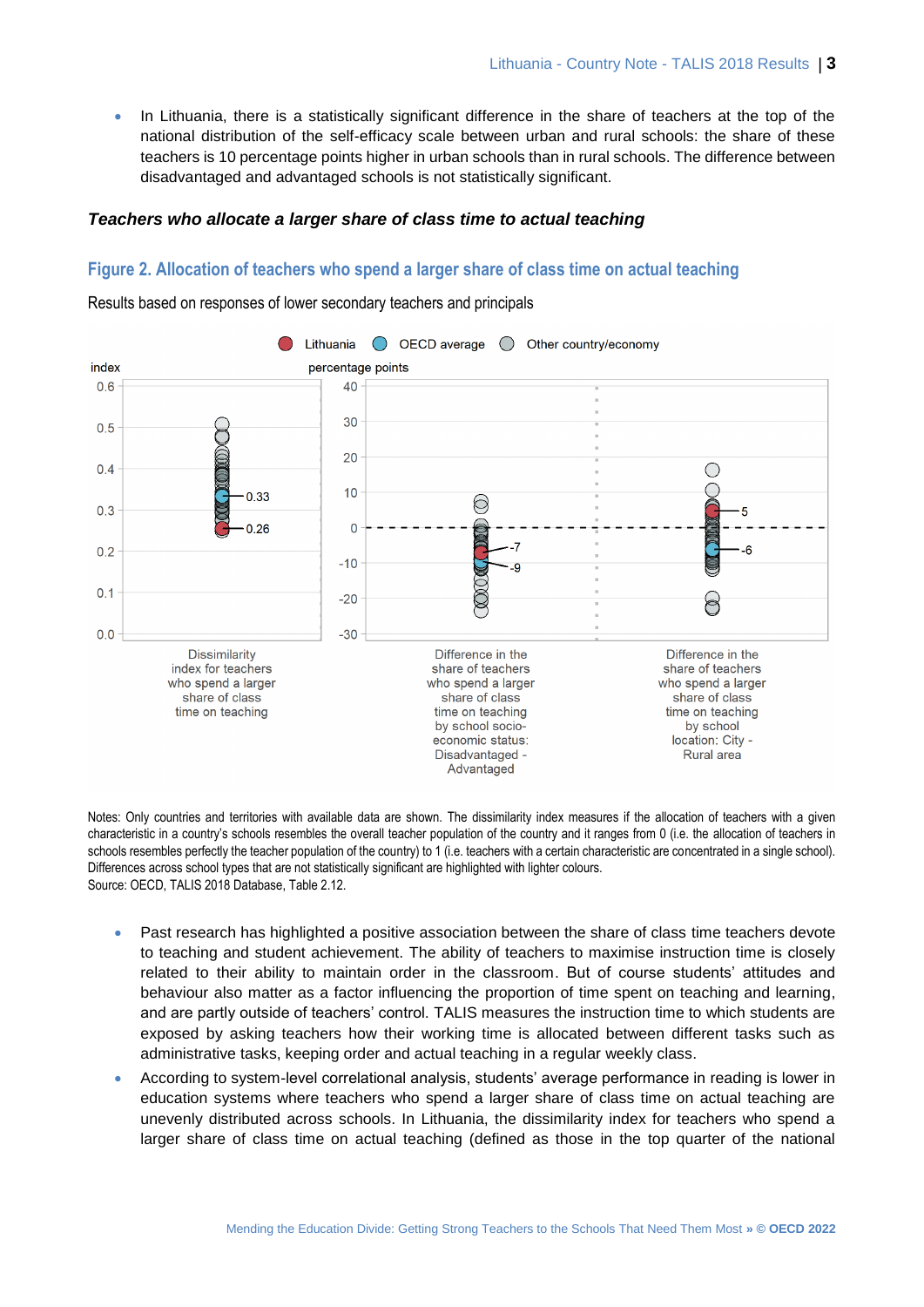distribution of the share of class time allocated to actual teaching) is 0.26, which is lower than the OECD average (0.33).

- Across TALIS participants, teachers who maximise their students' learning opportunities by spending more time on actual teaching in the classroom tend to be over-represented in socio-economically advantaged schools and private schools. This indirectly confirms that teachers' ability to maximise the time spent on actual teaching and to manage the classroom is likely to be related to the classroom environment, which can be more challenging in certain schools than in others. In Lithuania, the share of teachers who spend a larger share of class time on actual teaching is seven percentage points lower in socio-economically disadvantaged (19%) than in advantaged schools (26%).
- Although differences according to school location tend to be less common, in Lithuania the share of teachers who spend a larger share of class time on actual teaching in urban schools is different from what is observed in schools located in rural areas. The share of teachers who spend a larger share of class time on actual teaching is five percentage points higher in urban schools (26%) than in rural schools (21%).

#### *Teachers who use cognitive activation practices on a more regular basis*

- Cognitive activation consists of instructional activities that require students to evaluate, integrate and apply knowledge within the context of problem solving (e.g. presenting tasks for which there is no obvious solution or which require students to think critically, and asking students to decide on their own procedures for solving complex tasks). Past research has shown that the use of cognitive activation is associated with higher student achievement. In Lithuania, the dissimilarity index for teachers who rely on cognitive activation practices most often (defined as those who are in the top quarter of the national distribution in terms of the frequency of use of cognitive activation practices) is 0.28, which is not statistically different from the OECD average (0.3).
- In Lithuania, there is a statistically significant difference in the share of teachers who rely on cognitive activation practices on a more regular basis disadvantaged and advantaged schools and between urban and rural schools. The share of teachers who rely on cognitive activation practices on a more regular basis is eight percentage points lower in disadvantaged schools than in advantaged schools, and five percentage points higher in urban schools than in rural schools.

#### *Teachers who use clarity of instruction practices on a more regular basis*

- Clarity of instruction is conceptualised in TALIS as the ability to set clear and comprehensive instruction and learning goals, to connect new and old topics, and to provide students with a summary at the end of the lesson. Past studies have shown how this practice is related to positive student outcomes, including learning motivation, achievement and satisfaction. In Lithuania, the dissimilarity index for teachers who most often adopt clarity of instruction techniques (defined as those who are in the top quarter of the national distribution in terms of the frequency of use of clarity of instruction practices) is 0.25, which is lower than the OECD average (0.3).
- In Lithuania, the share of teachers who more regularly adopt clarity of instruction practices is different in urban schools than what is observed in rural schools. The share of these teachers is five percentage points higher in urban schools than in rural schools. The difference between disadvantaged and advantaged schools is not statistically significant.

## **II. Do students have equitable access to digital learning in school?**

 The use of digital technology for teaching and learning can help students acquire digital skills, socialemotional skills and more standard cognitive skills such as numeracy and literacy. While teachers' reliance on ICT has increased considerably in the wake of the COVID-19 pandemic, school closures have also highlighted the continued presence of digital divides. Available evidence shows that learning losses have been the most severe among marginalised students, who tend to have more limited access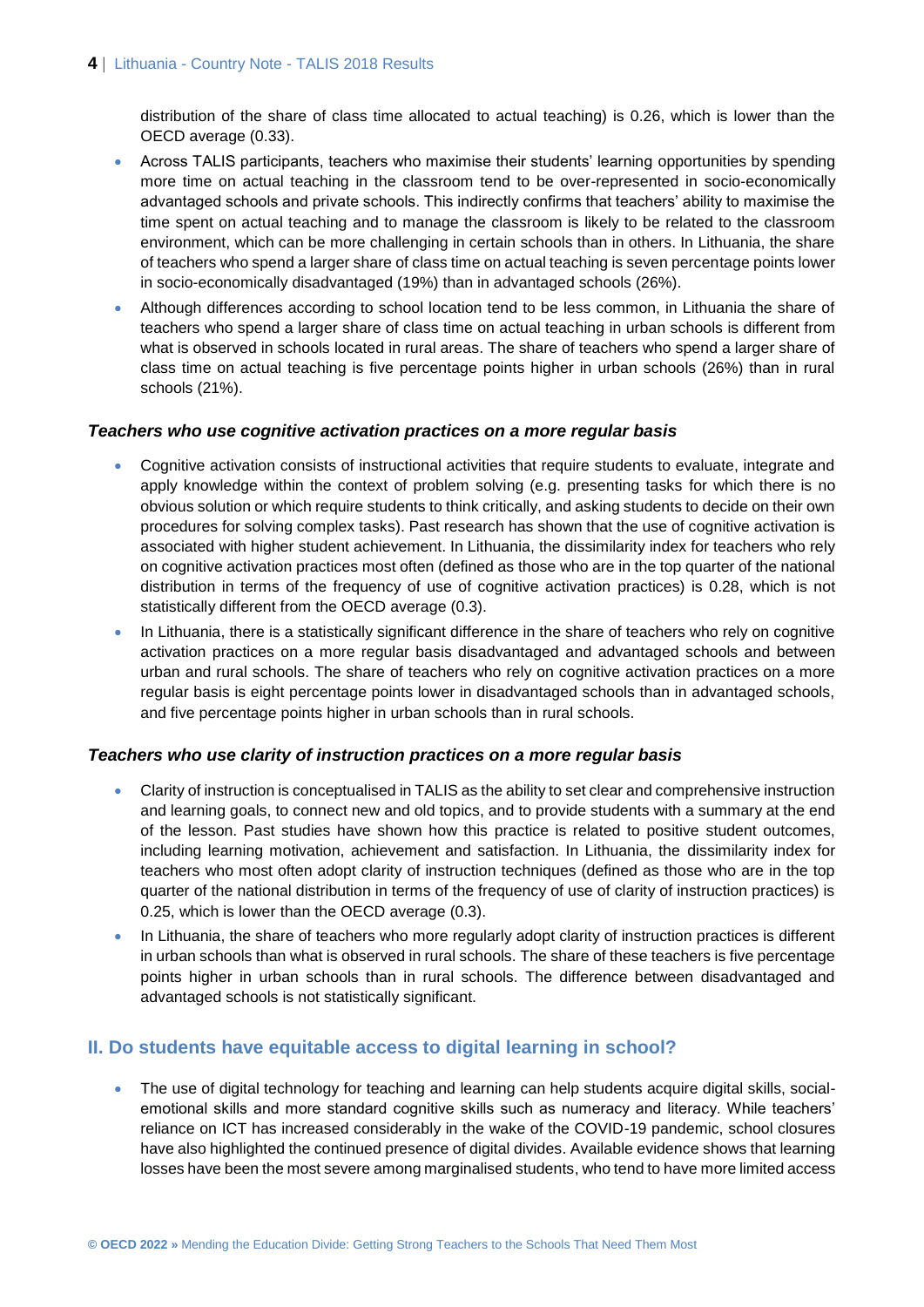to digital learning resources. It is important to note, however, that the data presented in this note were collected in 2017/2018; that is before the outbreak of the COVID-19 pandemic.

#### *ICT equipment in school*

- Having adequate ICT equipment at school, such as software, computers, laptops and smart boards, is essential to effective digital learning. In the TALIS 2018 cycle, 30% of principals in Lithuania reported that the school's capacity to provide quality instruction was hindered "quite a bit" or "a lot" by a shortage or inadequacy of digital technology for instruction. This is not statistically different from the OECD average (25%).
- On average across OECD countries/territories, the share of principals who reported that the school's capacity to provide quality instruction was hindered by a shortage or inadequacy of digital technology for instruction is higher in socio-economically disadvantaged schools than in advantaged schools (by nine percentage points). Yet, in Lithuania there is no statistically significant difference in the share of these principals between disadvantaged and advantaged schools.
- On average across OECD countries/territories, there is no statistically significant difference in the share of principals who reported that the school's capacity to provide quality instruction was hindered by a shortage or inadequacy of digital technology for instruction between urban and rural schools. This is also true in Lithuania.

#### *Teachers with high self-efficacy in ICT use*

- Having access to technology does not improve student learning in itself. Effective integration of technology into teaching and learning requires teachers who are well trained and able to use digital tools for instruction. In the TALIS 2018 cycle, 71% of teachers in Lithuania reported that they could support student learning through the use of digital technology "quite a bit" or "a lot", which is higher than the OECD average (67%).
- The dissimilarity index for these teachers is 0.28, which is lower than the OECD average (0.31). This means that about three in ten teachers with high self-efficacy in ICT use would need to change schools (i.e. moving to schools with a lower share of teachers with high self-efficacy in ICT) in order to ensure an equal presence of these teachers across schools. It is important to note, however, that self-efficacy is context-specific. Therefore, the same teacher may report a different level of self-efficacy in a different school environment.
- According to system-level correlational analysis, disadvantaged students tend to have just as much or more opportunity to learn digital literacy skills (such as detecting if the information read is subjective or biased) in education systems where teachers with high self-efficacy in ICT and teachers who regularly teach using ICT are more evenly distributed across schools.
- In Lithuania, the share of teachers who feel they can support student learning through the use of digital technology "quite a bit" or "a lot" is not statistically different in socio-economically disadvantaged schools than what is observed in advantaged schools.
- Similar to most TALIS participants, in Lithuania there is no statistically significant difference in the share of teachers who feel capable of using ICT in class between urban and rural schools.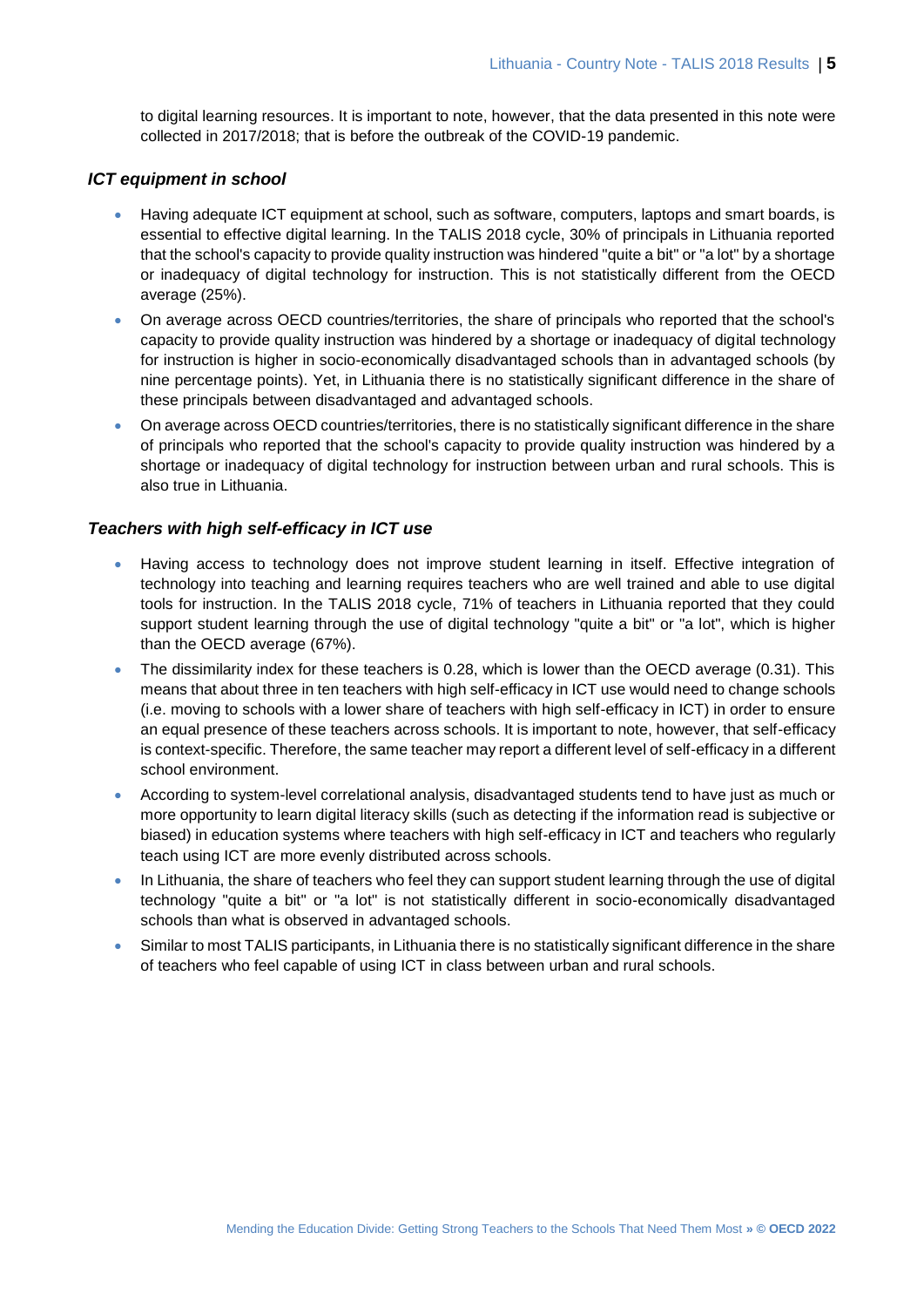



Results based on responses of lower secondary teachers and principals

Notes: Only countries and territories with available data are shown. The dissimilarity index measures if the allocation of teachers with a given characteristic in a country's schools resembles the overall teacher population of the country and it ranges from 0 (i.e. the allocation of teachers in schools resembles perfectly the teacher population of the country) to 1 (i.e. teachers with a certain characteristic are concentrated in a single school). Differences across school types that are not statistically significant are highlighted with lighter colours. Source: OECD, TALIS 2018 Database, Table 3.12.

#### *Teachers who use ICT for teaching on a regular basis*

- Past research has highlighted a positive relationship between teachers' perceived self-efficacy in ICT and their use of digital technology in the classroom. Although the literature also shows that ICT use at school does not automatically lead to better student outcomes – both too limited and overly excessive use of ICT can be associated with lower student achievement – teachers' and students' ability to make the most of ICT is reinforced by regular and judicious use of digital technology in the classroom. In the TALIS 2018 cycle, 62% of teachers in Lithuania reported "frequently" or "always" letting students use ICT for projects or class work, which is higher than the OECD average (53%). The dissimilarity index for these teachers is 0.23, which is lower than the OECD average (0.32).
- As with most TALIS participants, in Lithuania the share of teachers who regularly use ICT in class is not statistically different between socio-economically disadvantaged and advantaged schools.
- As with most TALIS participants, in Lithuania there is no statistically significant difference in the share of teachers who regularly use ICT for teaching between urban and rural schools.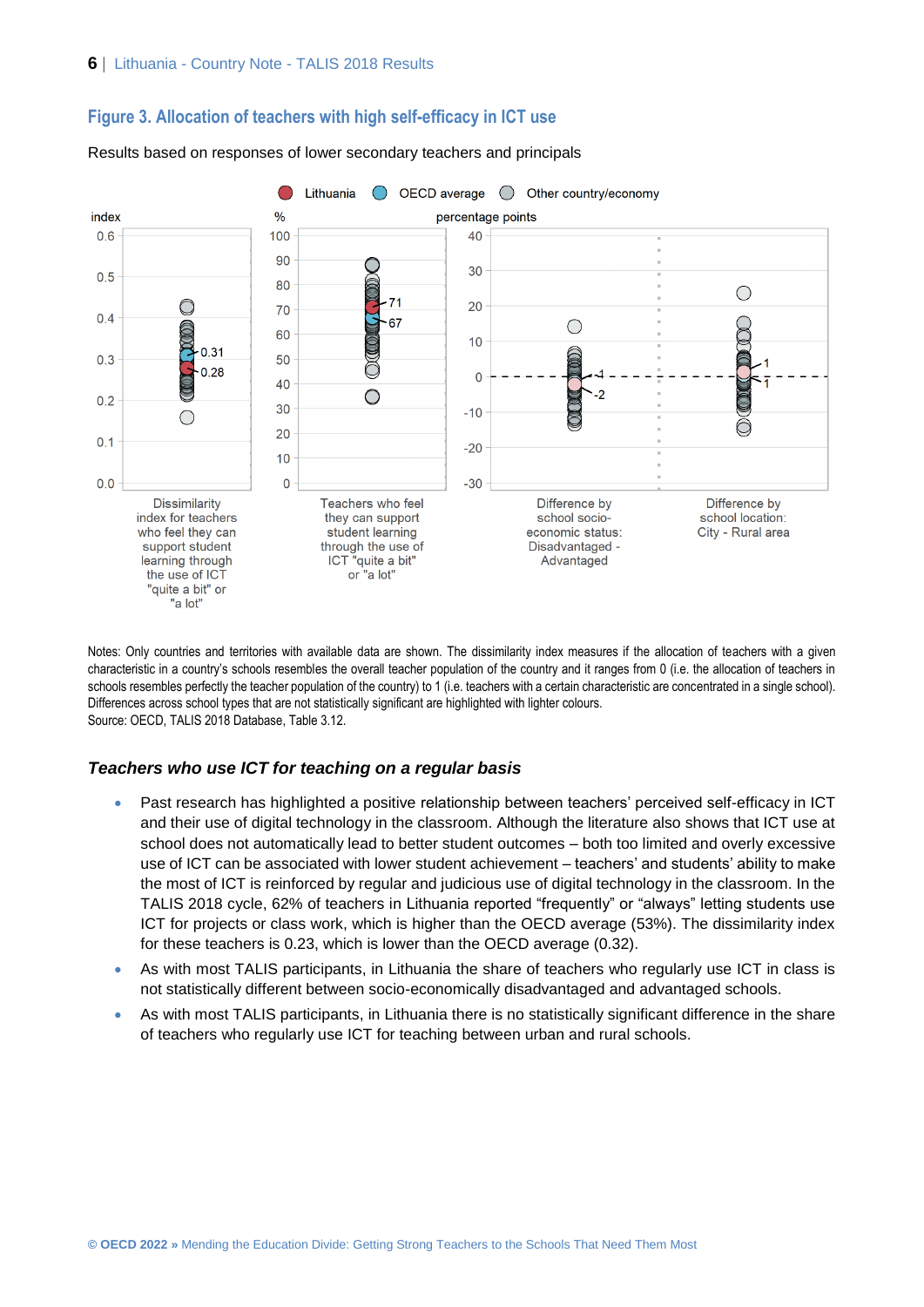

#### **Figure 4. Allocation of teachers who regularly use ICT for teaching**

Results based on responses of lower secondary teachers and principals

Notes: Only countries and territories with available data are shown. The dissimilarity index measures if the allocation of teachers with a given characteristic in a country's schools resembles the overall teacher population of the country and it ranges from 0 (i.e. the allocation of teachers in schools resembles perfectly the teacher population of the country) to 1 (i.e. teachers with a certain characteristic are concentrated in a single school). Differences across school types that are not statistically significant are highlighted with lighter colours. Source: OECD, TALIS 2018 Database, Table 3.15.

# **Key features of TALIS 2018**

TALIS uses questionnaires administered to teachers and their school principals to gather data. Its main goal is to generate internationally comparable information relevant to developing and implementing policies focused on school leaders, teachers and teaching, with an emphasis on those aspects that affect student learning. It gives a voice to teachers and school leaders, allowing them to provide input into educational policy analysis and development in key areas.

- The international target population for TALIS is composed of lower secondary teachers and their school leaders in mainstream public and private schools. TALIS 2018 offered three additional options: 15 countries and territories also surveyed teachers and school leaders in their primary schools (ISCED level 1), 11 countries and territories did so in their upper secondary schools (ISCED level 3) and 9 countries and territories conducted the survey in schools that participated in the 2018 OECD Programme for International Student Assessment (PISA).
- Building on literature identifying the characteristics and practices of teaching that boost student achievement, the report *Mending the Education Divide: Getting Strong Teachers to the Schools That Need Them Most*, published on 14 March 2022, shows how teachers with different characteristics and practices tend to concentrate in different schools, and how much access students with different socioeconomic backgrounds have to strong teachers. It points out the aspects of different educational